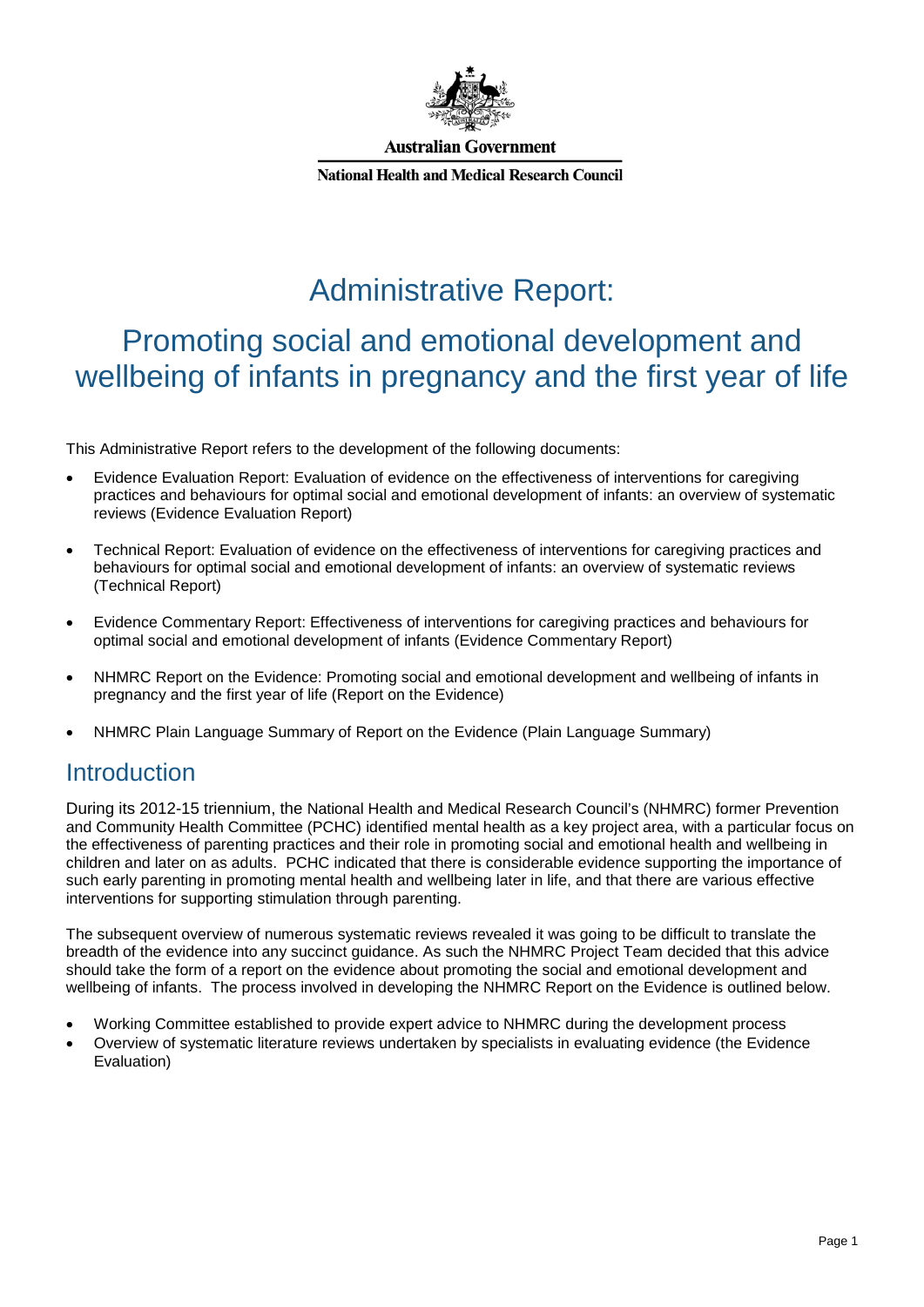- Professional technical writer documented the Working Committee's analysis of the evidence in the Evidence Commentary Report<sup>[1](#page-1-0)</sup>
- Professional technical writer translated the Evidence Evaluation into the NHMRC Report on the Evidence, based on advice of the Working Committee (documented in the Evidence Commentary Report)
- Draft NHMRC Report on the Evidence (and completed Evidence Evaluation Report) released for targeted consultation
- Draft NHMRC Report on the Evidence revised by the technical writer based on advice of the Working Committee, incorporating consultation feedback
- Draft NHMRC Report on the Evidence released for a second targeted consultation (with focus on jurisdiction health departments)
- Draft Plain Language Summary developed by the technical writer and released for targeted consultation
- Draft NHMRC Report on the Evidence and Plain Language Summary revised by the technical writer based on advice of the Working Committee
- Draft NHMRC Report on the Evidence and Plain Language Summary underwent independent expert review
- Draft NHMRC Report on the Evidence and Plain Language Summary considered by the Council of NHMRC who made a recommendation to the Chief Executive Officer (CEO) of NHMRC to release
- Final NHMRC Report on the Evidence and Plain Language Summary published on the NHMRC website and disseminated

# **Contributors**

### **Mental Health and Parenting Working Committee**

### *Appointment process*

The Mental Health and Parenting Working Committee (Working Committee) was established by a CEO delegate, under section 39 of the *National Health and Medical Research Council Act 1992* (NHMRC Act).

The Working Committee was selected to ensure appropriate expertise in the key areas of child health and wellbeing, family/community health, migrant and refugee health, child abuse and neglect, Aboriginal and Torres Strait Islander health and public health evidence. It was tasked with guiding the development of advice aimed at supporting parents of young children as a means of promoting the child's social and emotional development and wellbeing.

Some members of PCHC were also members of the Working Committee. Representatives from the Department of Health and the Department of Social Services joined the committee in an observer capacity.

### *Terms of Reference*

The Mental Health and Parenting Working Committee will:

- In consultation with a subgroup of the former PCHC (in its 2012-15 triennium), finalise the project scope including the child's age, target audience, intervention/parenting practices, key outcomes and format of advice
- Consider current Australian and international evidence and initiatives in this area, including gaps, and advise on where NHMRC could best invest its efforts
- Advise on a commissioned evidence evaluation to underpin the NHMRC guidance
- Consider the findings of the evidence evaluation to inform the development of NHMRC guidance
- Advise on consultation activities and how to effectively engage relevant stakeholders
- Seek feedback from the Council of NHMRC
- Consider comments received through consultation on the draft guidance and subsequent revisions required

<span id="page-1-0"></span> $1$  The Evidence Commentary Report is not publically available as it contains only the Working Committee's deliberations in developing the NHMRC Report on the Evidence. The final decisions are documented in the NHMRC Report on the Evidence. Copies of the Evidence Commentary Report may be obtained from NHMRC upon request.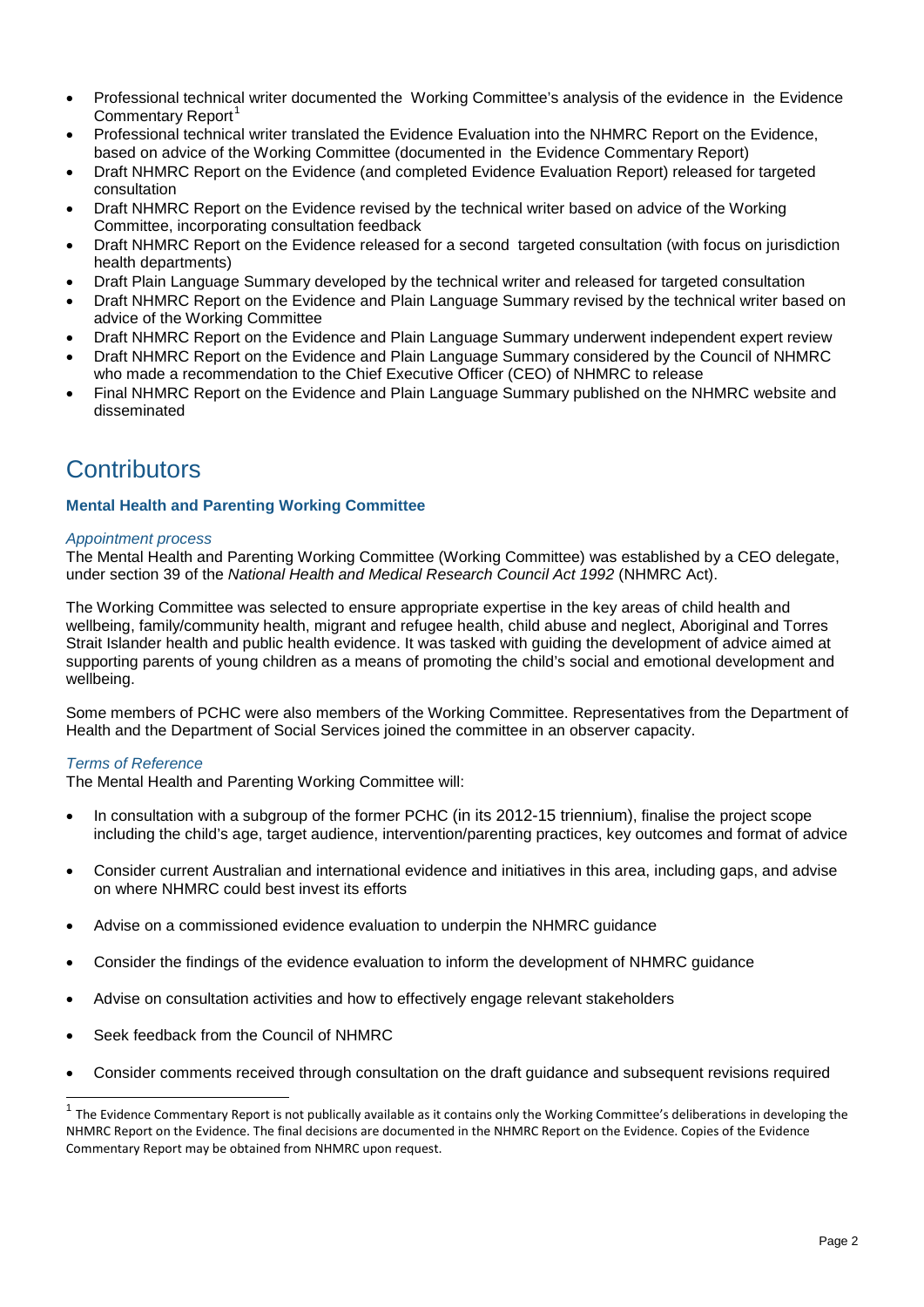- Advise on implementation and promotion strategies/activities to ensure consideration and uptake of the guidance
- Advise on how to assess/evaluate the effectiveness of the quidance.

### *Declarations of interest process*

Members of NHMRC Committees provide high quality, expert and independent advice that allows NHMRC to fulfil its functions under the NHMRC Act. Members are appointed for their expertise and experience across a diverse range of professions and fields. Appointments are also made with consideration of balancing the benefit of having persons with expertise against the risks of their interests biasing a process.

Appointees to committees of NHMRC are required to disclose their interests consistent with section 42A of the NHMRC Act and section 29 of the *Public Governance, Performance and Accountability Act 2013*. Prior to appointment decisions being made, NHMRC asked each prospective member of the Working Committee to disclose their interests to NHMRC in writing. Prospective members were specifically asked to identify, to the best of their ability, interests including:

- relevant financial activities (e.g. employment, ownership, board membership, honoraria, consultancies, or research grants in parenting and child health)
- professional and organisational experience (e.g. publications, speeches, expert testimony, involvement in the development of guidelines, standards, education material or fact sheets, related to parenting and child health)
- other relationships or activities.

The then Acting Group Head, NHMRC Research Translation Group, reviewed each disclosure and determined that there were no conflicts that precluded an appointment to the Working Committee or required a member's interests to be managed.

Throughout the project, members were reminded of their obligation to consider any interest that may have arisen since the last meeting or with any particular agenda items. All disclosures and determinations about interests were recorded in the minutes of the Working Committee meetings. A summary of the disclosed interests was accessible on the NHMRC website throughout the duration of the project.

There were no instances in the development process where members of the Working Committee determined that a disclosed interest warranted a member being absent from a discussion or decision.

### *Membership*

Appointments to the Working Committee were effective from 8 May 2014 to 7 May 2017. The Members were:

- Professor Jane Fisher (Chair)<sup>[2](#page-2-0)</sup> Jean Hailes Professor of Women's Health and Director Jean Hailes Research Unit, School of Public Health and Preventive Medicine, Monash University; Consultant Clinical Psychologist Masada Private Hospital Mother Baby Unit
- Dr Carmel Loughland Senior psychologist, Faculty of Medicine and Population Health, University of Newcastle
- Dr Charlene Smith<sup>[3](#page-2-1)</sup> Senior Project Manager, Australian Research Alliance for Children and Youth (ARACY)
- Professor Graham Vimpani Head of Paediatrics and Child Health, University of Newcastle
- Associate Professor Harriet Hiscock Senior research fellow and paediatrician, The Royal Children's Hospital Melbourne

<span id="page-2-0"></span><sup>&</sup>lt;sup>2</sup> Professor Elizabeth Waters was the Chair of the Working Committee until September 2015. NHMRC acknowledges the significant contribution that Professor Waters made to the work of this committee and to public health more broadly.

<span id="page-2-1"></span> $3$  Dr Smith replaced Dr Dianne Jackson, CEO of ARACY in December 2015.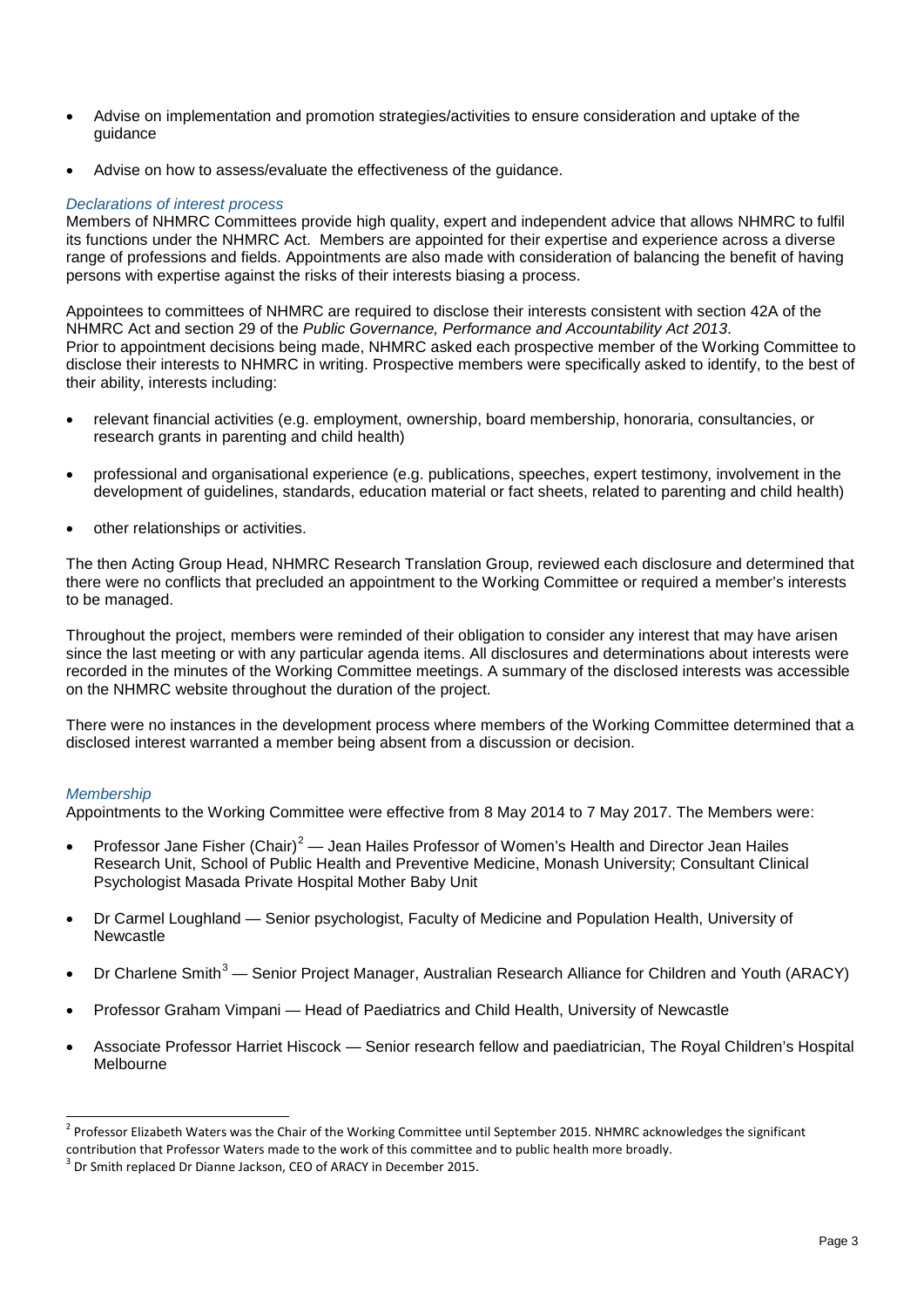- Professor Helen Herrman Research Director, Orygen Youth Health Research Centre; Professor of Psychiatry, Centre for Youth Mental Health, The University of Melbourne; Director, WHO Collaborating Centre in Mental Health, Melbourne; Member of NHMRC's former PCHC
- Associate Professor Julie Green Executive Director, Raising Children Network
- Professor Mark Harris Foundation Professor of General Practice and Director of the Centre for Primary Health Care and Equity at the University of NSW; Member of NHMRC's former PCHC
- Ms Michal Morris Director, Mental Health and Alcohol and other Drugs Reform, Melbourne Primary Care Network (North West Melbourne Primary Health Network)
- Dr Shanti Raman Paediatrician, Sydney South West Area Health Service and South Western Sydney Clinical School
- Dr Sue Packer Community Paediatrician, ACT Health
- Ms Tina Hourigan Nurse Educator, Sustaining NSW Families Advanced Nurse Practice Course, Tresillian Family care Centres
- Dr Rebecca Armstrong<sup>[4](#page-3-0)</sup> Associate Director of the Jack Brockhoff Child Health and Wellbeing Program, University of Melbourne; Editorial and Methods Advisor, Cochrane Public Health Group
- Ms Adele Cox*[5](#page-3-1)* Consultant

### *Observers*

Two observers were appointed to the Working Committee to ensure alignment and relevance of the project with government initiatives. The observers were appointed to 'represent' their respective organisations and provide factual information about relevant work in their departments as required by the Chair. The observers were from the Department of Health and the Department of Social Services.

### *NHMRC Project Team*

The project was managed by the Public Health team of the Evidence, Advice and Governance Branch.

### **Governance**

### *Meetings*

The Working Committee met in person in May 2014 and advised on the scope of a) the project and b) an evidence evaluation required to underpin the final report.

In November 2015 the Working Committee met in person to critically appraise the completed evidence evaluation and consider feedback from independent methodological review. At this meeting the Working Committee also started the process for formulating and grading recommendations using the Grading of Recommendations Assessment, Development and Evaluation (GRADE) approach.<sup>[6](#page-3-2)</sup> These deliberations continued during a series of subgroup videoconferences held in December 2015 and January 2016 and through out-of-session comments by members. The Working Committee's assessment of the evidence was finalised at a videoconference of the full Committee on 19 February 2016. At this meeting the Working Committee also advised on the scope of the final Report on the Evidence in light of the findings from the evidence evaluation and the NHMRC's Project Team consultation with Government departments. A fourth meeting of the full Committee was held via videoconference on 5 April 2016 where members finalised the Evidence Commentary Report and provided the technical writer with sufficient advice to prepare the next draft of the Report on the Evidence for the Council of NHMRC in July 2016.

Following release of the draft NHMRC Report on the Evidence for targeted consultation from 4 August to 11 September 2016, the Working Committee met via videoconference on 6 October 2016 to consider comments

<span id="page-3-1"></span><span id="page-3-0"></span><sup>&</sup>lt;sup>4</sup> Dr Armstrong was appointed on 1 November 2015.<br><sup>5</sup> Ms Adele Cox was a member of the Working Committee until late March 2016.<br><sup>6</sup> [http://www.gradeworkinggroup.org](http://www.gradeworkinggroup.org/) and the GRADE Handbook [\(http://gradepro.org\)](http://gradepro.org/)

<span id="page-3-2"></span>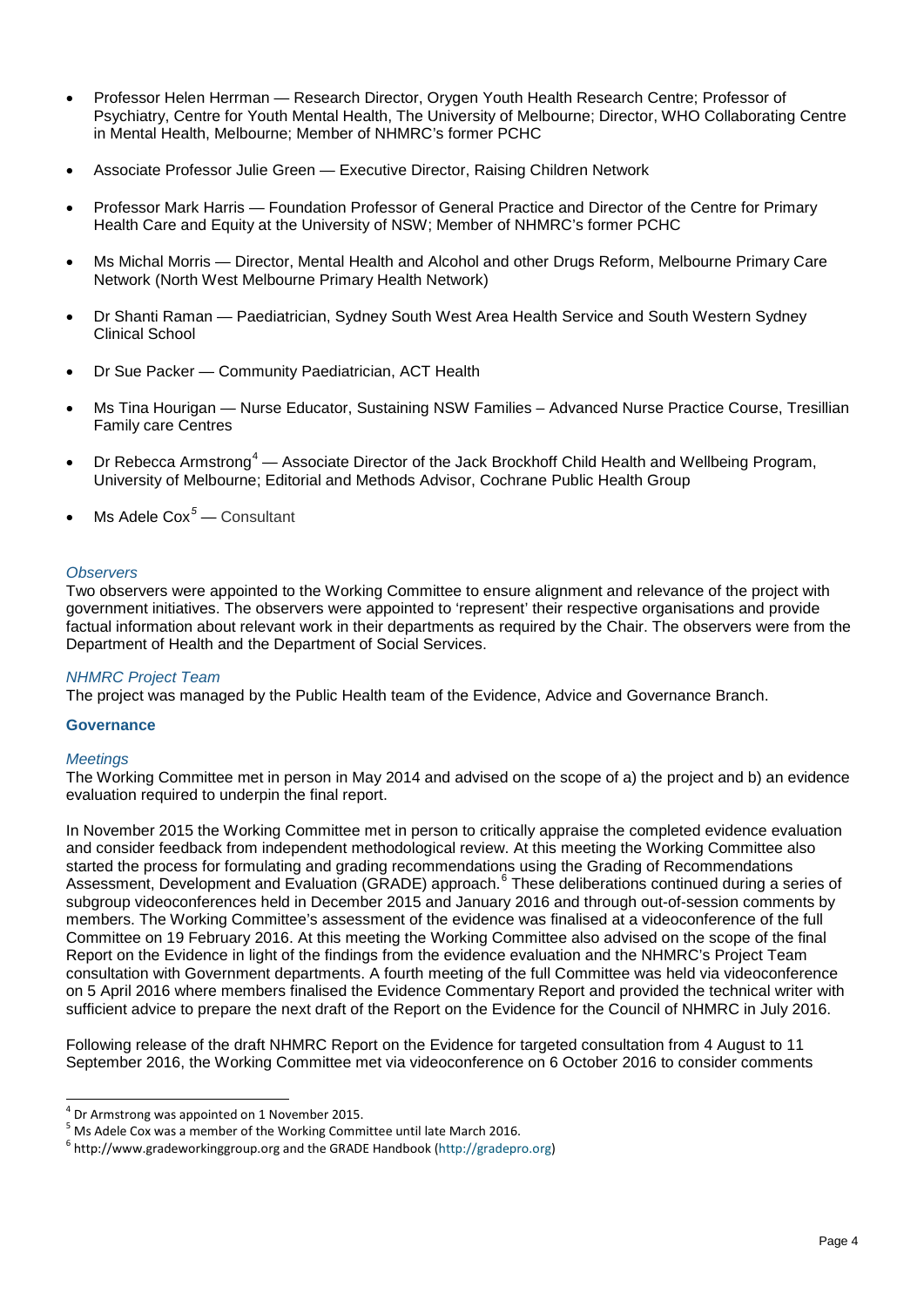received and advise on any revisions required. The Working Committee also advised on implementation and promotion strategies for the NHMRC Report on the Evidence and how to evaluate its effectiveness. At this meeting, Members suggested that another opportunity be granted to stakeholders and jurisdiction health departments to provide feedback on the draft Report on the Evidence. Subsequently, the NHMRC Project Team sought additional feedback from key stakeholders (as advised by the Committee) and Chief Health Officers in all jurisdictions. A sixth and final meeting of the Committee was held on 9 February 2017 via videoconference. At this meeting, Members considered additional comments received from targeted consultation as well as feedback from the independent expert reviewer, and advised on revisions required to the draft Report on the Evidence and Plain Language Summary.

All discussions of the Working Committee were robust and open, and decision-making was consensus-based. Minutes from all Working Committee meetings and videoconferences were recorded by NHMRC's Project Team.

# Evidence Evaluation

The Australian Research Centre for Health of Women and Babies (ARCH), the University of Adelaide, was commissioned by NHMRC to undertake an evaluation of the evidence. The evaluation focused on the effectiveness of interventions and messages for parenting practices and behaviours that are delivered at a population level to infants up to 12 months of age and which aim for optimal social and emotional development. ARCH was contracted by NHMRC following a competitive procurement process using the NHMRC Health Evidence Panel.

The independent evaluation was undertaken in accordance with a research protocol that was approved by the NHMRC Project Team, based on advice from the Working Committee, before the evidence evaluation started.

The independent reviewers conducted extensive searches of electronic databases for literature published from January 1994 to October-December 2014. 8,095 citations were identified in the literature search for systematic reviews (the overview) and 532 citations were reviewed in full-text. Fifty-one systematic reviews met both the inclusion criteria and criteria for review prioritisation.

Full details of the evaluation are provided in the [Evidence Evaluation Report and Technical Report](https://www.nhmrc.gov.au/book/promoting-social-and-emotional-development-and-wellbeing-infants-nhmrc-report-evidence-2-3) undertaken by ARCH. This includes the research questions (and sub-questions) using the PICO approach (population, intervention, comparator, outcomes), the methods used to identify, select, appraise and summarise the evidence, and evidence statements.

### **Independent Methodological Review**

Independent reviewers completed a methodological appraisal of the draft Research Protocol to provide NHMRC with assurance of the proposed methodology for the evidence evaluation prior to ARCH commencing its review. Menzies School of Health Research successfully tendered to complete this activity through a competitive process using the NHMRC Health Evidence Panel. The methodologists comments were provided to ARCH who revised the protocol accordingly, based on advice of the Working Committee, prior to commencing the evaluation of the evidence.

Once the evidence evaluation was complete, independent reviewers were commissioned to assess the methodological quality of the evaluation and ensure the systematic and rigorous approach prescribed in the review protocol had been followed, and the interpretation and reporting of the evidence was transparent and complete. This methodological review was undertaken by the University of Sydney, who was selected from the NHMRC Health Evidence Panel, following a competitive process. The methodologist suggested that the evidence reviewers should:

- clarify that the prioritisation criteria 'did not include primary studies in infants <12 months of age'
- include in the 'Differences between protocol and review' section a paragraph about the databases and other sources of literature mentioned in the protocol that were ultimately not searched for the review
- add explicit statements about how quality of the evidence was rated where one or more aspect of the GRADE assessment was not reported
- clarify the interpretation of the evidence where the p-value was reported as 0.06 and 0.07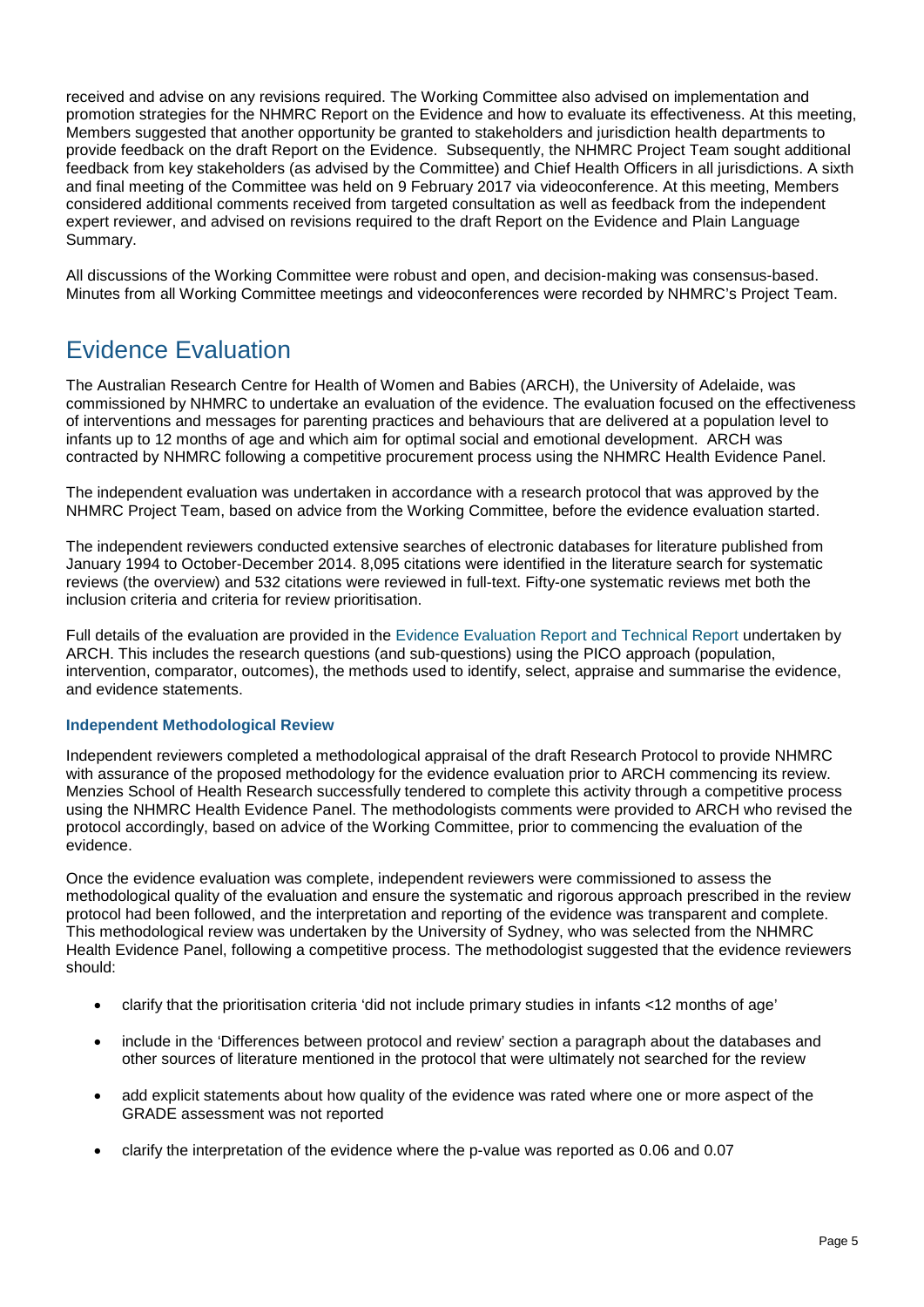- clarify the decisions made to exclude 'Day care interventions' and 'Interventions for preventing maltreatment' from the list of effective interventions
- clarify distinctions between intervention/population categories shown not to be effective and those with insufficient information to determine effectiveness.

The Working Committee were satisfied with the methodologist's appraisal. In subsequent drafts of its reports, ARCH addressed the issues raised to further clarify its procedures and processes.

### **Governance**

The draft Evidence Evaluation Report and Technical Report were discussed at a meeting of the Working Committee held in November 2015, with the content further refined and the evidence statements finalised using a consensus approach.

# Development of the NHMRC Report on the Evidence

## **Evidence Commentary Report[7](#page-5-0)**

This activity was included as a required deliverable in preparing to draft the NHMRC Report on the Evidence. Meducation Australia Pty Ltd. successfully tendered to complete this activity through a competitive process using the NHMRC Health Evidence Panel.

The Evidence Commentary Report documents the deliberations and decisions of the Working Committee in:

- appraising the evidence presented in the [Evidence Evaluation Report and Technical Report,](https://www.nhmrc.gov.au/book/promoting-social-and-emotional-development-and-wellbeing-infants-nhmrc-report-evidence-2-3)
- applying the GRADE approach $8$  to assess the body of evidence, and
- considering the broader implications of the findings relevant to the Australian context.

In applying the GRADE approach to assess the body of evidence, the Working Committee drafted conclusions through informal consensus based on their interpretation of the evidence evaluation and by considering the following GRADE<sup>[9](#page-5-2)</sup> domains for determining the direction and strength of recommendations:

- overall confidence in the estimates (how confident are we in the estimate of effect?)
- balance of benefits versus harms and burdens (on balance, does the evidence demonstrate that the intervention is effective or is it inconclusive?)
- values and preferences of relevant stakeholders (is there important uncertainty about how parents/caregivers, policy makers, other guideline panels, health professionals or welfare professionals) value the main outcomes?)
- resource implications (are the required resources small? If the intervention is implemented, is the incremental cost small relative to *the net benefit?)*
- equality, acceptability and feasibility (is the evidence acceptable to the target groups and applicable in an Australian context? What would be the impact on health inequalities? Is the option feasible to implement?)

Further information about the GRADE approach used by the Working Committee can be found in the [Report on the](https://www.nhmrc.gov.au/book/promoting-social-and-emotional-development-and-wellbeing-infants-nhmrc-report-evidence-2/grade)  [Evidence.](https://www.nhmrc.gov.au/book/promoting-social-and-emotional-development-and-wellbeing-infants-nhmrc-report-evidence-2/grade)

<span id="page-5-0"></span> $^7$  The Evidence Commentary Report is not publically available as it contains only the Working Committee's deliberations in developing the NHMRC Report on the Evidence. The final decisions are documented in the NHMRC Report on the Evidence. Copies of the Evidence Commentary Report may be obtained from NHMRC upon request.<br>
<sup>8</sup> http://www.gradeworkinggroup.org and the GRADE Handbook (http://gradepro.org/)

<span id="page-5-2"></span><span id="page-5-1"></span><sup>&</sup>lt;sup>9</sup> For more information on each of the GRADE domains refer to GRADE Handbook a[t http://gradepro.org](http://gradepro.org/)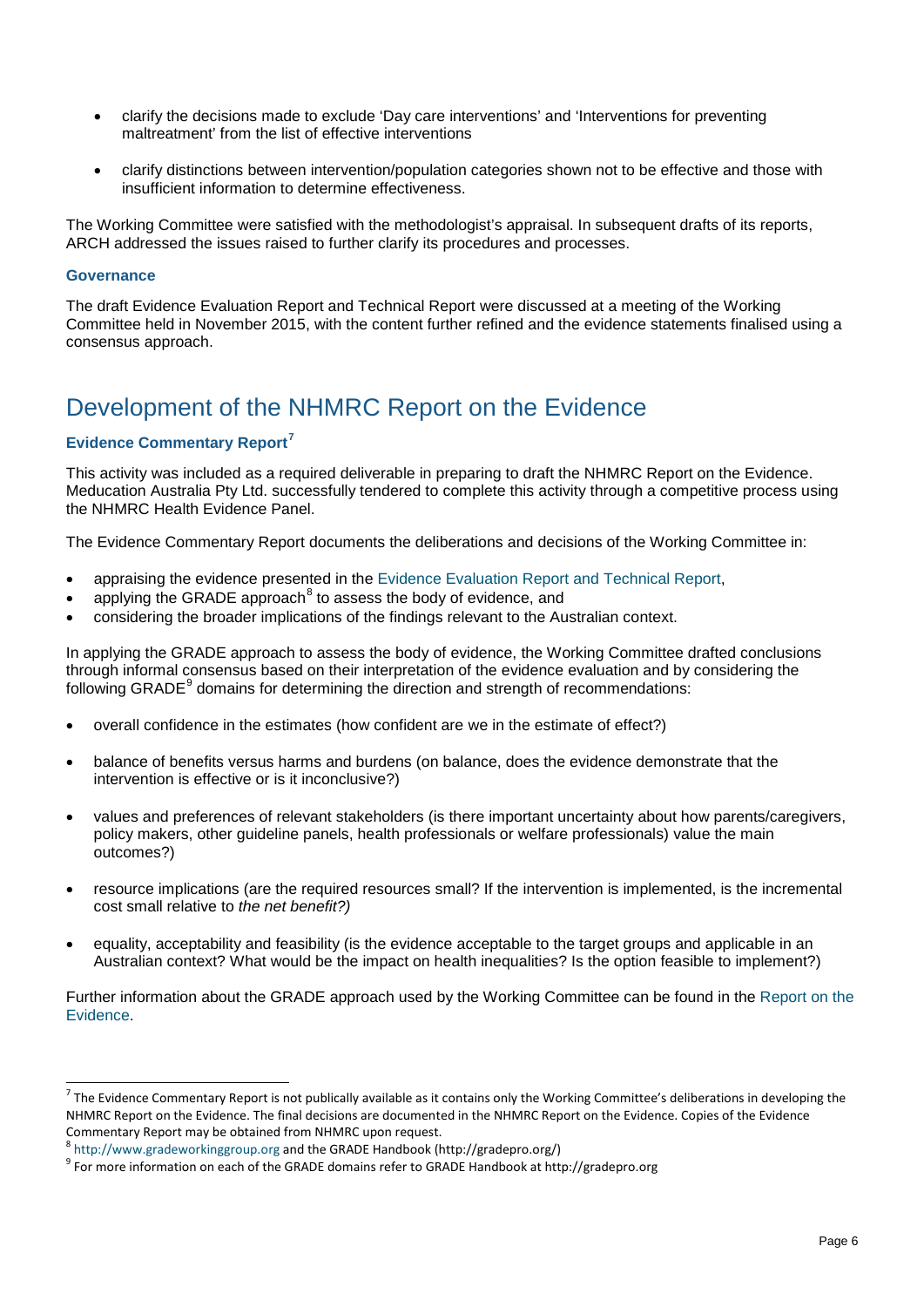The Working Committee followed the [GRADE approach](http://gdt.guidelinedevelopment.org/app/handbook/handbook.html) to develop recommendations and determine their strength as it assessed the evidence with the intent of developing guidance for parents. However, given the breadth and quality of evidence found, NHMRC and the Working Committee later agreed that a more suitable end product was advice for governments in the form of an NHMRC Report on the Evidence that contained Working Committee Conclusions.

The development of the Evidence Commentary Report commenced at the Working Committee's meeting held in November 2015 and continued through to March 2016 via a series of subgroup videoconferences, a face to face meeting in February 2016 and out-of-session comments by members. As the purpose of the Evidence Commentary Report was to detail the comprehensive deliberations and decisions of the Working Committee in assessing the evidence, it was not intended to be a public document. The content and wording of the draft recommendations within the report reflect the Working Committee's initial deliberations and were superseded by the content of the final NHMRC Report on the Evidence.

## **NHMRC Report on the Evidence**

The NHMRC Report on the Evidence aims to provide information to governments and other policy makers, researchers and service providers who work with parents of young children to promote children's social and emotional development and wellbeing. Meducation Australia Pty Ltd. successfully tendered to complete this activity through a competitive process using the NHMRC Health Evidence Panel.

The NHMRC Report on the Evidence:

- summarises the methods and findings of the *Evaluation of evidence on the effectiveness of interventions for caregiving practices and behaviours for optimal social and emotional development of infants* (Evidence Evaluation Report)
- provides the Working Committee's assessment of each intervention reported in the evaluation using the GRADE approach
- contains the conclusions reached by the Working Committee on the potential of each intervention to promote infant and child social and emotional development and wellbeing among Australian parents/caregivers, and the systematic approach used to develop these statements.

The Working Committee guided the development of the NHMRC Report on the Evidence via videoconferences and out-of-session comments. The Technical writer (Meducation Australia Pty Ltd) attended all Working Committee videoconferences and commenced drafting the report in February 2016. In August-December 2016, the NHMRC Report on the Evidence underwent targeted consultation.

### **Plain Language Summary**

Through discussions at the 6 October 2016 Working Committee meeting, Members agreed that a supporting document to the Report, such as a plain language summary, would be very useful. Subsequently, Meducation (Technical Writer), together with the NHMRC Project Team and Working Committee, drafted a plain language summary to accompany the Report on the Evidence.

### **Targeted consultation**

On 14 July 2016, the Council of NHMRC discussed the draft NHMRC Report on the Evidence ahead of its release for targeted consultation. The Evidence Evaluation Report authored by ARCH was released at the same time as background information.

Targeted consultation on the NHMRC Report on the Evidence was undertaken from 4 August to 11 September 2016. This consultation was advertised on the NHMRC Public Consultation website. Invitations were sent to more than one hundred stakeholders. Due to the small number of submissions received, Committee Members suggested that another opportunity be granted to stakeholders and jurisdiction health departments to provide feedback on the draft Report on the Evidence. Subsequently, the NHMRC Project Team sought additional feedback from key stakeholders (as advised by the Committee) and Chief Health Officers in all jurisdictions during November-December 2016. The draft Plain Language Summary also underwent consultation during this period with stakeholders who provided feedback in Round One consultation on the draft Report on the Evidence.